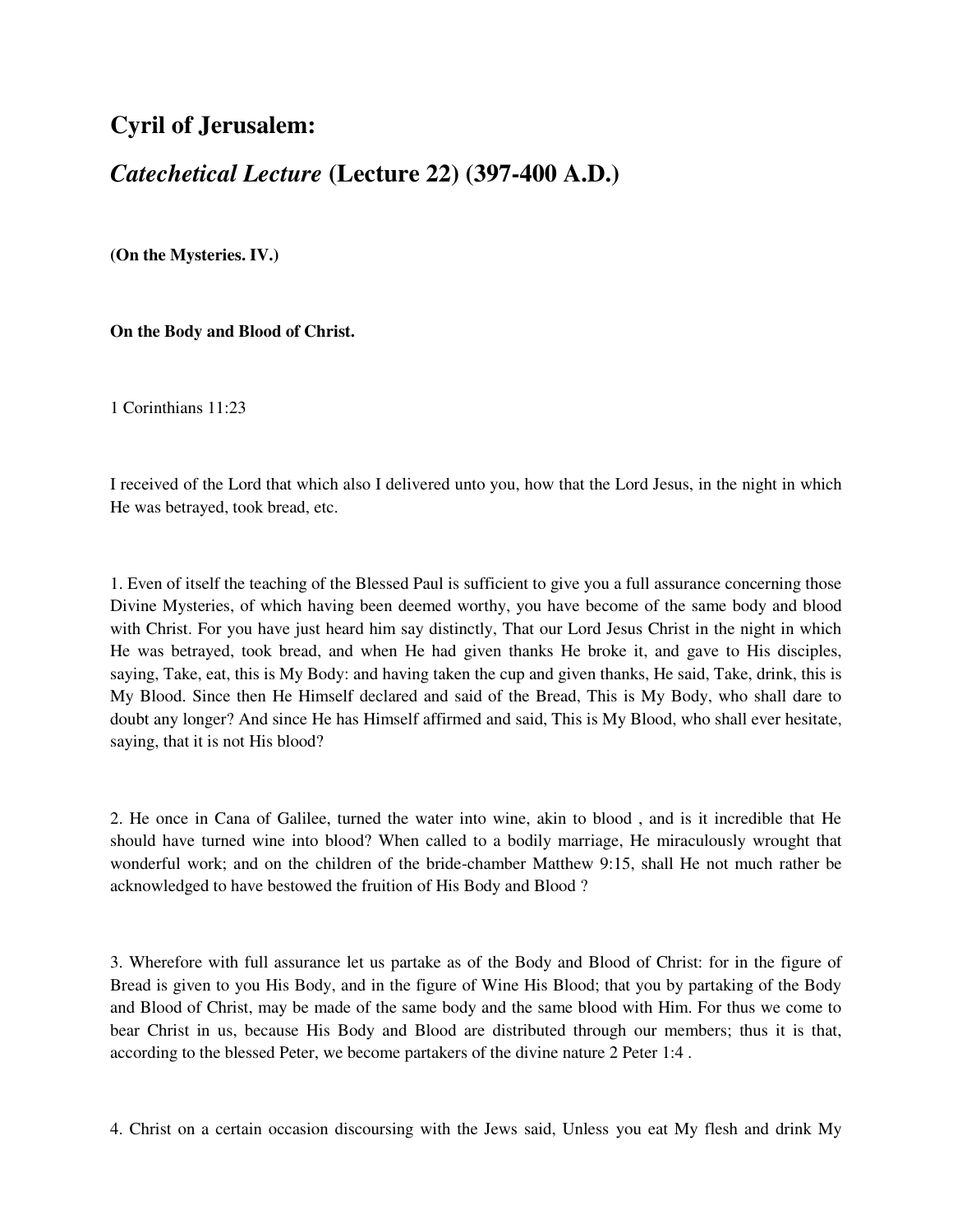blood, you have no life in you. John 6:53 They not having heard His saying in a spiritual sense were offended, and went back, supposing that He was inviting them to eat flesh.

5. In the Old Testament also there was show-bread; but this, as it belonged to the Old Testament, has come to an end; but in the New Testament there is Bread of heaven, and a Cup of salvation, sanctifying soul and body; for as the Bread corresponds to our body, so is the Word appropriate to our soul.

6. Consider therefore the Bread and the Wine not as bare elements, for they are, according to the Lord's declaration, the Body and Blood of Christ; for even though sense suggests this to you, yet let faith establish you. Judge not the matter from the taste, but from faith be fully assured without misgiving, that the Body and Blood of Christ have been vouchsafed to you.

7. Also the blessed David shall advise you the meaning of this, saying, You have prepared a table before me in the presence of them that afflict me. What he says, is to this effect: Before Your coming, the evil spirits prepared a table for men , polluted and defiled and full of devilish influence ; but since Your coming. O Lord, You have prepared a table before me. When the man says to God, You have prepared before me a table, what other does he indicate but that mystical and spiritual Table, which God has prepared for us over against, that is, contrary and in opposition to the evil spirits? And very truly; for that had communion with devils, but this, with God. You have anointed my head with oil. With oil He anointed your head upon your forehead, for the seal which you have of God; that you may be made the engraving of the signet, Holiness unto God. And your cup intoxicates me, as very strong. You see that cup here spoken of, which Jesus took in His hands, and gave thanks, and said, This is My blood, which is shed for many for the remission of sins Matthew 26:28 .

8. Therefore Solomon also, hinting at this grace, says in Ecclesiastes, Come hither, eat your bread with joy (that is, the spiritual bread; Come hither, he calls with the call to salvation and blessing), and drink your wine with a merry heart (that is, the spiritual wine); and let oil be poured out upon your head you see he alludes even to the mystic Chrism); and let your garments be always white, for the Lord is well pleased with your works Ecclesiastes 9:7-8; for before you came to Baptism, your works were vanity of vanities. But now, having put off your old garments, and put on those which are spiritually white, you must be continually robed in white: of course we mean not this, that you are always to wear white raiment; but you must be clad in the garments that are truly white and shining and spiritual, that you may say with the blessed Esaias, My soul shall be joyful in my God; for He has clothed me with a garment of salvation, and put a robe of gladness around me Isaiah 61:10 .

9. Having learned these things, and been fully assured that the seeming bread is not bread, though sensible to taste, but the Body of Christ; and that the seeming wine is not wine, though the taste will have it so, but the Blood of Christ ; and that of this David sung of old, saying, And bread strengthens man's heart, to